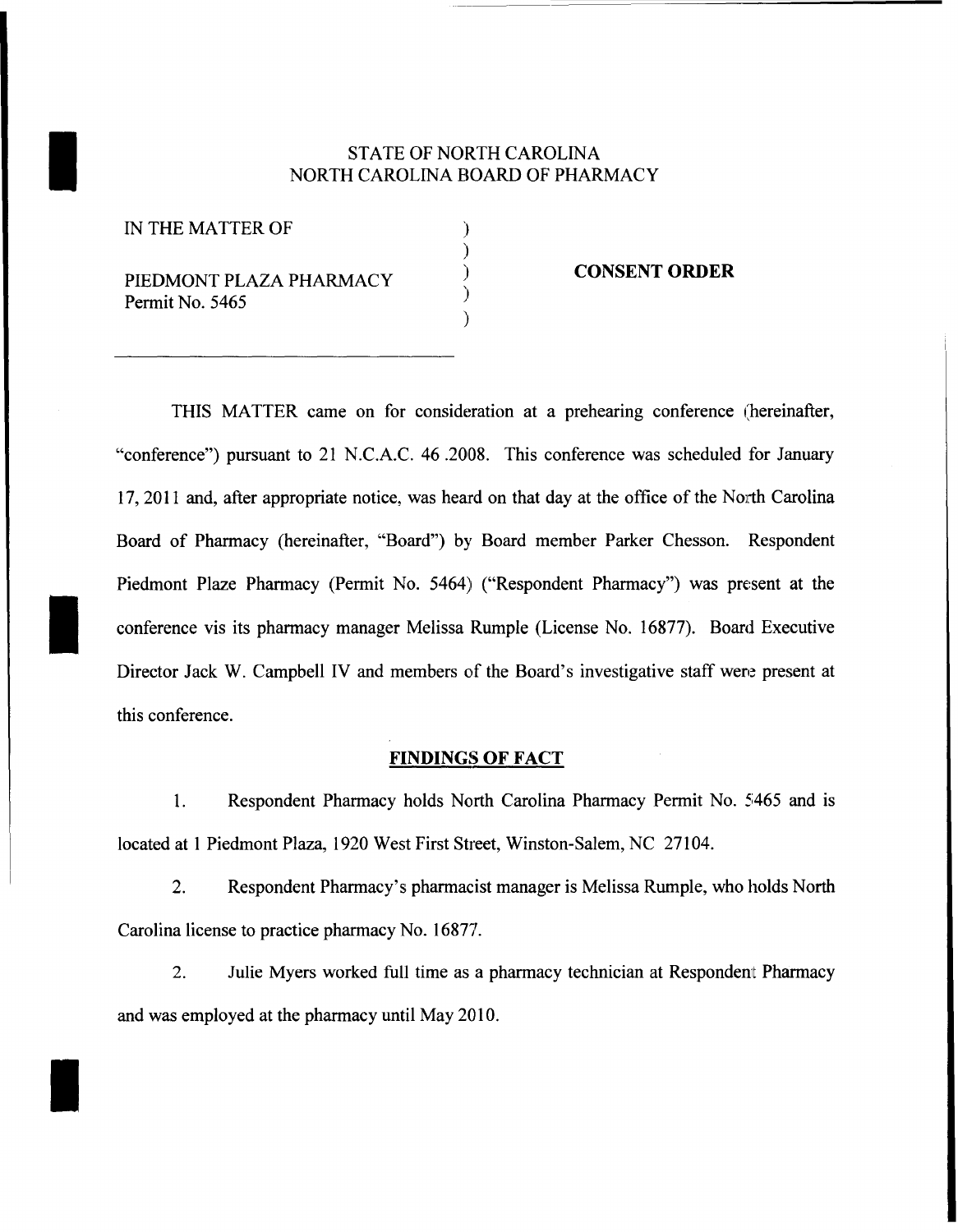3. Technician Myers was primarily responsible for placing the Respondent Pharmacy's controlled substance orders. When placing these orders, Technician Myers typically used DEA Form 222s had been pre-signed by Rumple to order Schedule II controlled substances.

I

I

I

4. Technican Myers would, by various means, intercept controlled substances that she ordered and divert them for personal use. Technician Myers' diversion was facilitated in part by Rumple's failure to confirm controlled substance orders when placed or to check controlled substance orders when received.

5. Technician Myers also manipulated and/or destroyed the Respondent Pharmacy's controlled substance inventory records - both paper and on-line - to facilitate her diversion activities. During Technician Myers' diversion activities, Respondent Pharmacy did not have in place in policies and procedures for checking controlled substance inventory records in the pharmacy.

6. In May 2010, while Technician Myers was on vacation, another pharmacy technician noticed a discrepancy between the amount of a Schedule II controlled substance shown on the pharmacy's inventory and the much smaller amount found on the pharmacy's shelves.

7. Investigation of this discrepancy produced evidence of Technician Myers' diversion. Ultimately, it was determined that nearly 20,000 dosage units of Schedule II controlled substances could not be accounted for.

8. The Board of Pharmacy summarily suspended Technician Myers' registration. Technician Myers has been charged criminally for her diversion.

2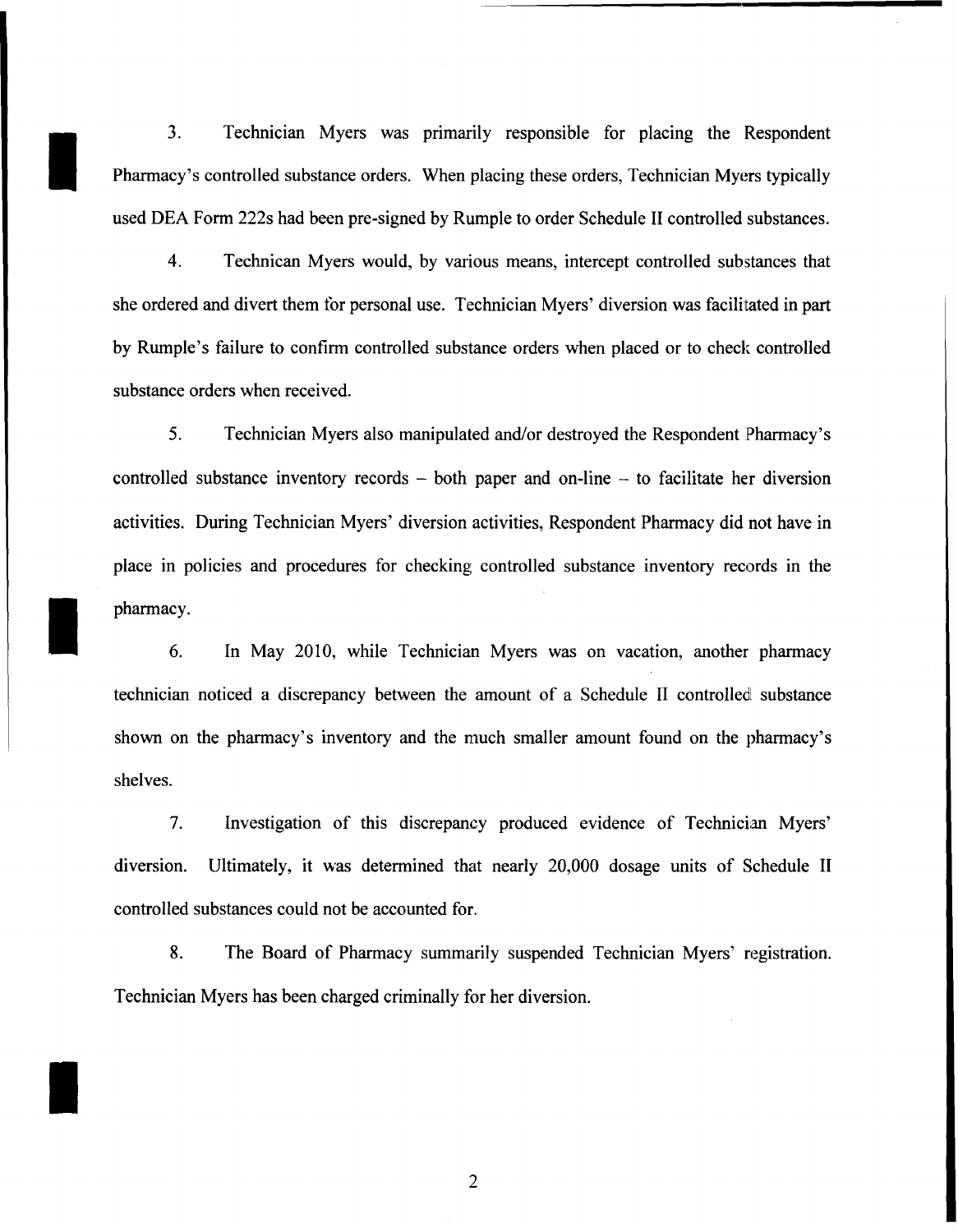7. Respondent Pharmacy admits that it failed to maintain an adequate system of record-keeping and control in order to prevent or detect the diversion or loss of medications, including controlled substances, and pharmacy technicians were not adequately supervised.

I

I

I

9. Following the discovery of Technician Myers' diversion, Respondent Pharmacy instituted a number of changes designed to prevent similar activities including: stricter supervision of technician ordering and receipt of controlled substances; tighter physical security of the pharmacy's controlled substance inventory; and tighter control of access to the pharmacy generally and the narcotics storage area specifically. Since implementation of these changes, there is no evidence that further diversion has occurred.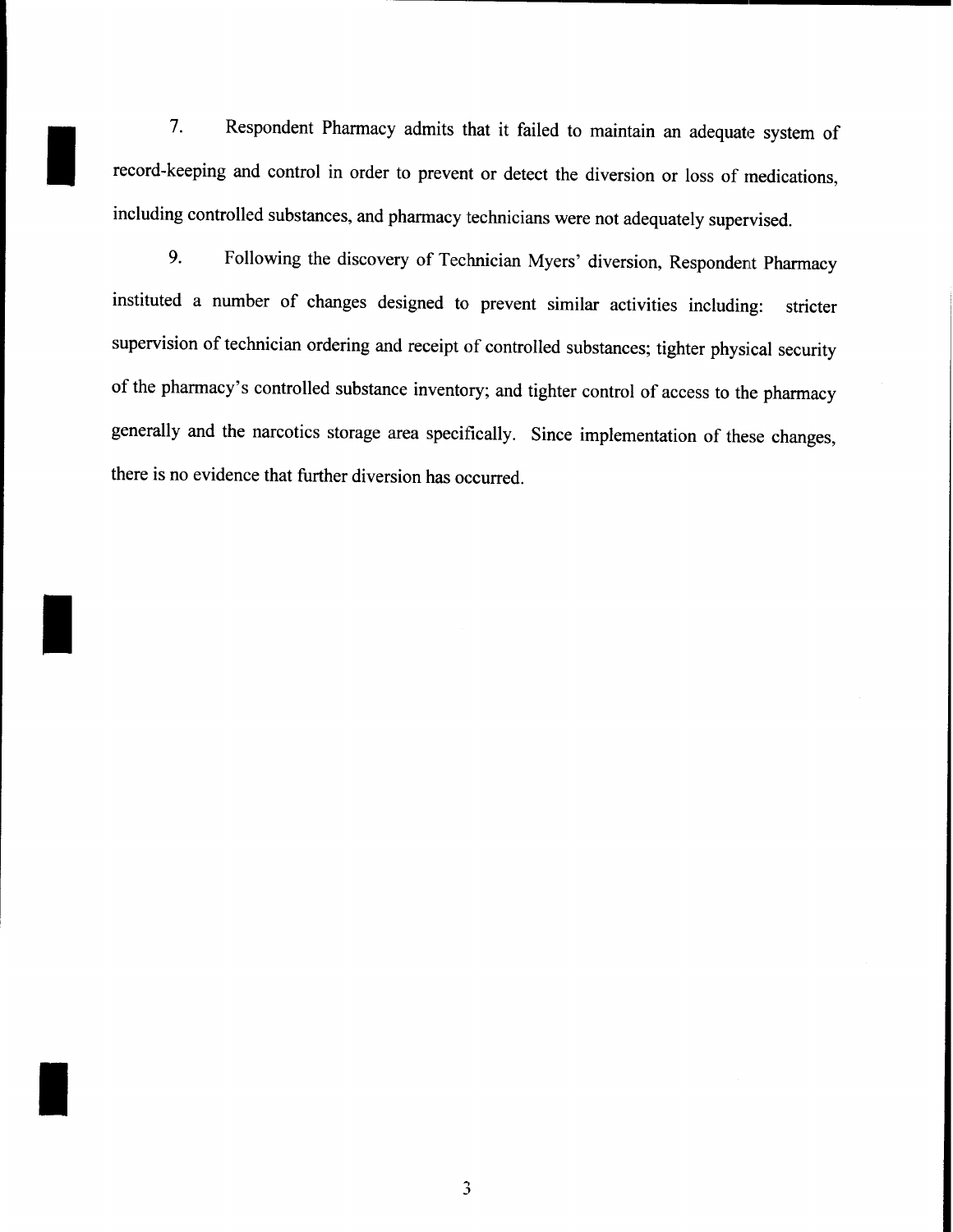### **CONCLUSIONS OF LAW**

Based on the above findings, the Board concludes as a matter of law:

I

I

I

1. Respondent Pharmacy violated N.C. Gen. Stat. §§ 90-85.38(a)(6), (7), and (b); 90-85.40(t), 90-104, 90-106, 90-108, and 106-134.1.

2. Respondent Pharmacy admits that the conduct in this matter constitutes sufficient grounds for disciplinary action on its permit under N.C. Gen. Stat. § 90-85.38.

Based on the foregoing, and with the consent of the parties, IT IS THEREFORE ORDERED that:

1. Respondent Pharmacy, with Permit Number 5465, is hereby REPRIMANDED for the aforementioned violations of law.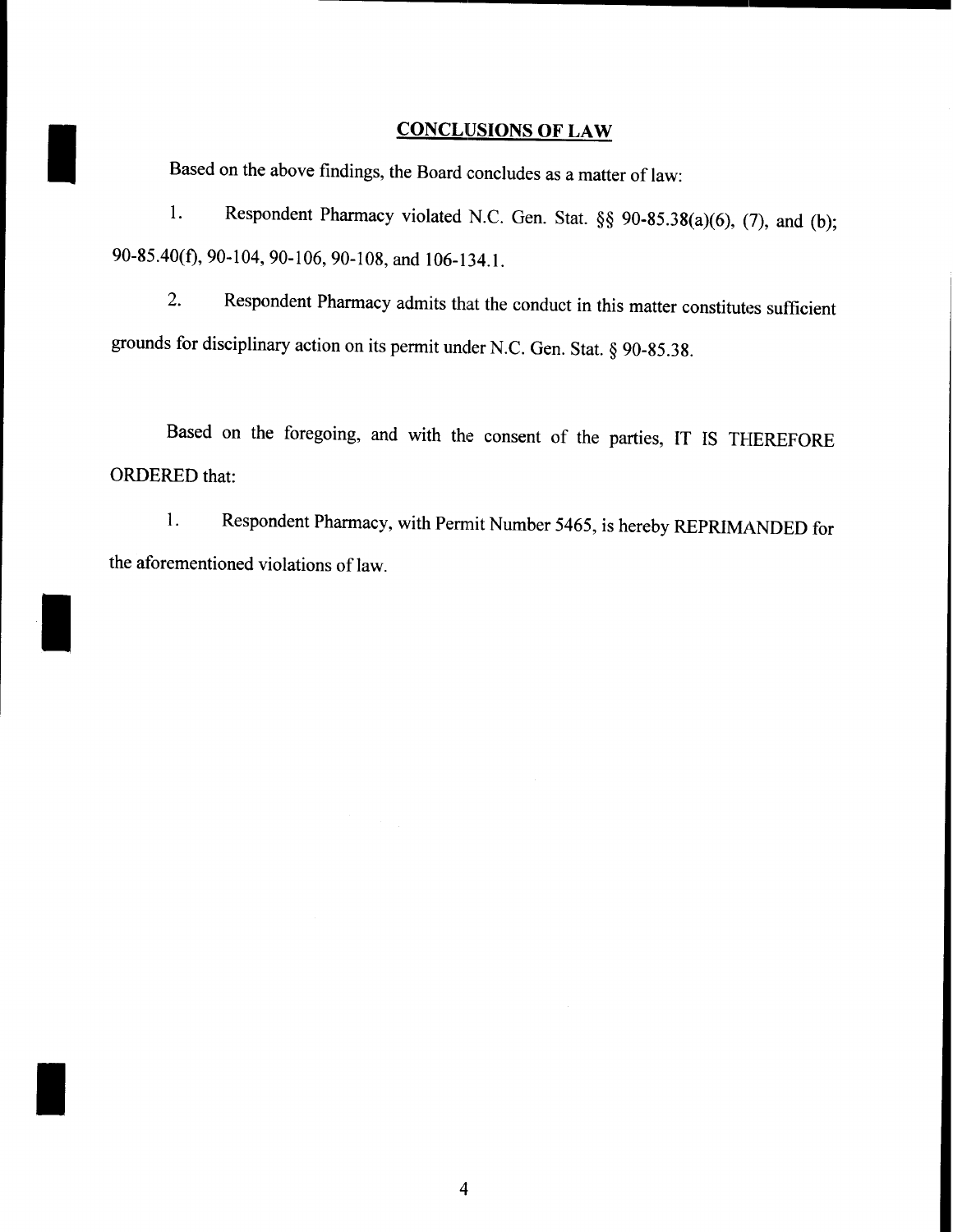This the  $\frac{\int \int h}{\int h}$  day of  $\frac{\int f}{\int h}$  2011.

# NORTH CAROLINA BOARD OF PHARMACY  $By:$

Jack W. Campbell, IV<br>Executive Director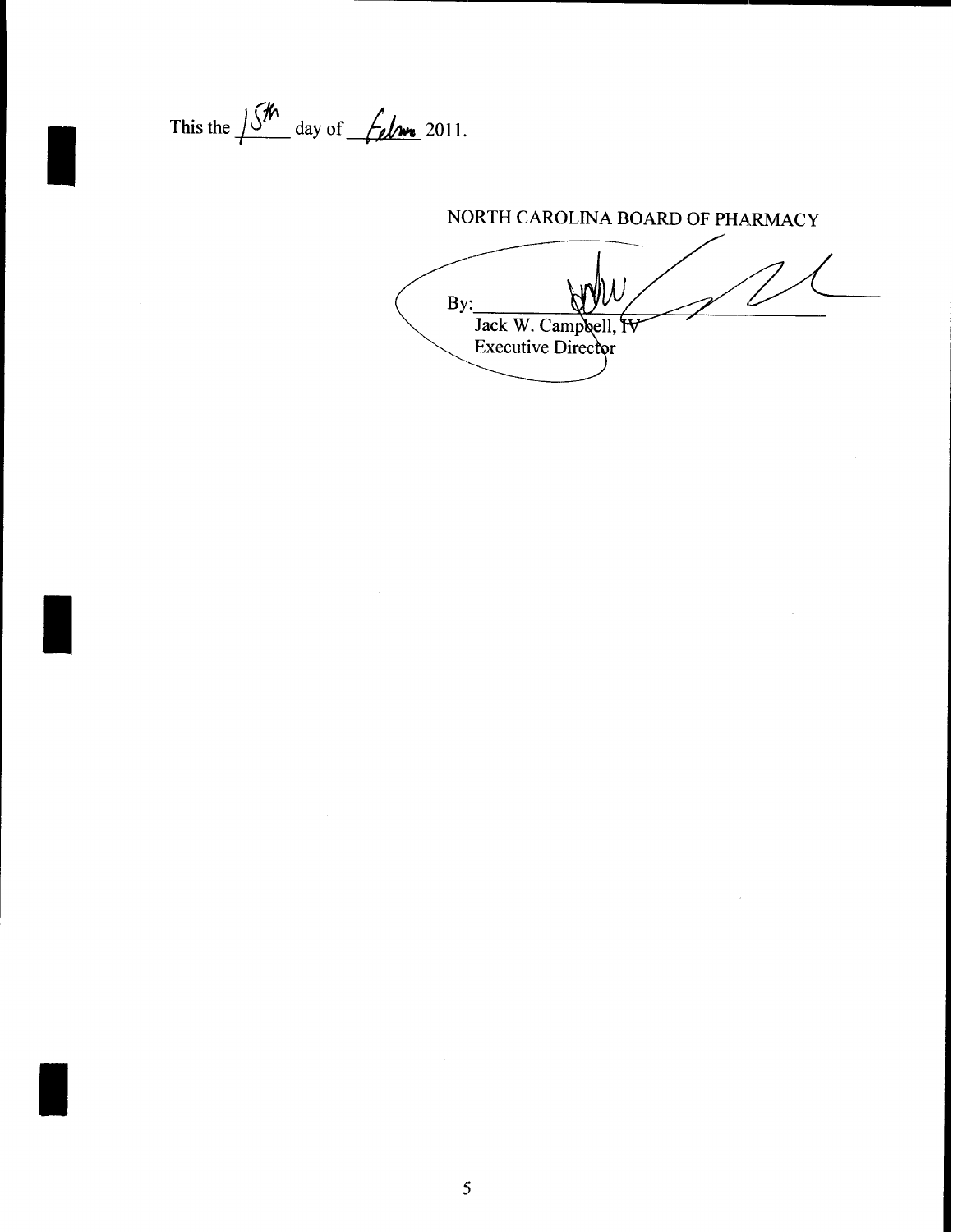Piedmont Plaza Pharmacy, the holder of permit number 05465, has full knowledge that it has the right to a hearing, at which it would have the right to be represented at its expense by counsel, in this matter. The undersigned freely, knowingly and voluntarily waives such right by entering into this Consent Order.

The undersigned understands and agrees that by entering into this Consent Order, it certifies that it has read the foregoing Consent Order and that it voluntarily consents to the tenns and conditions set forth therein and relinquishes any right to judicial review of Board actions which may be taken concerning this matter.

The undersigned further understands that should it violate the tenns and conditions ofthis Consent Order, the Board may take additional disciplinary action.

The undersigned understands and agrees that this Consent Order will not become effective unless and until approved by the Board.

The undersigned understands that it has the right to have counsel of its choice review and advise her with respect to her rights and this Consent Order, and represents that it enters this Consent Order after consultation with counsel or after knowingly and voluntarily choosing not to consult with counsel.

#### ACCEPTED AND CONSENTED TO BY:

### PIEDMONT PLAZA PHARMACY (Permit No. 5465)

By:

 $\cdot$  Ulelissatillanple Date 2/4/1

 $STATE OF$   $H$   $C$  and  $M$ 

Davidoir COUNTY

I

I

I

I, the undersigned Notary Public of the County and State aforesaid, do hereby certify that the following person personally appeared before me this day and acknowledged the due execution of the foregoing document: Melissa Rumple

Date:  $\lambda$ /*4*/ $\lambda$ *D* // **ABBY P':RRYMAN NOC OV PUBLIC DASSESSESSES**<br>
DREAD PERRYMAN<br>
DAM INCREDING My commission expires: 2 and  $\alpha_1$  3 and 13  $MY$  COMMISSION EXPIRES JANUARY 3, 2013  $\bigcirc$ \*\*\*\*\*\*\*\*\*\*\*\*\*\*\*\*\*\*\*\*\*\*\*\*\*"'\*\*\*\*\*\*\*\*\*\*\*\*\*\*\*\*\*\*\*\*\*\*\*\*\*\*\*\*\*\*\*\*\*